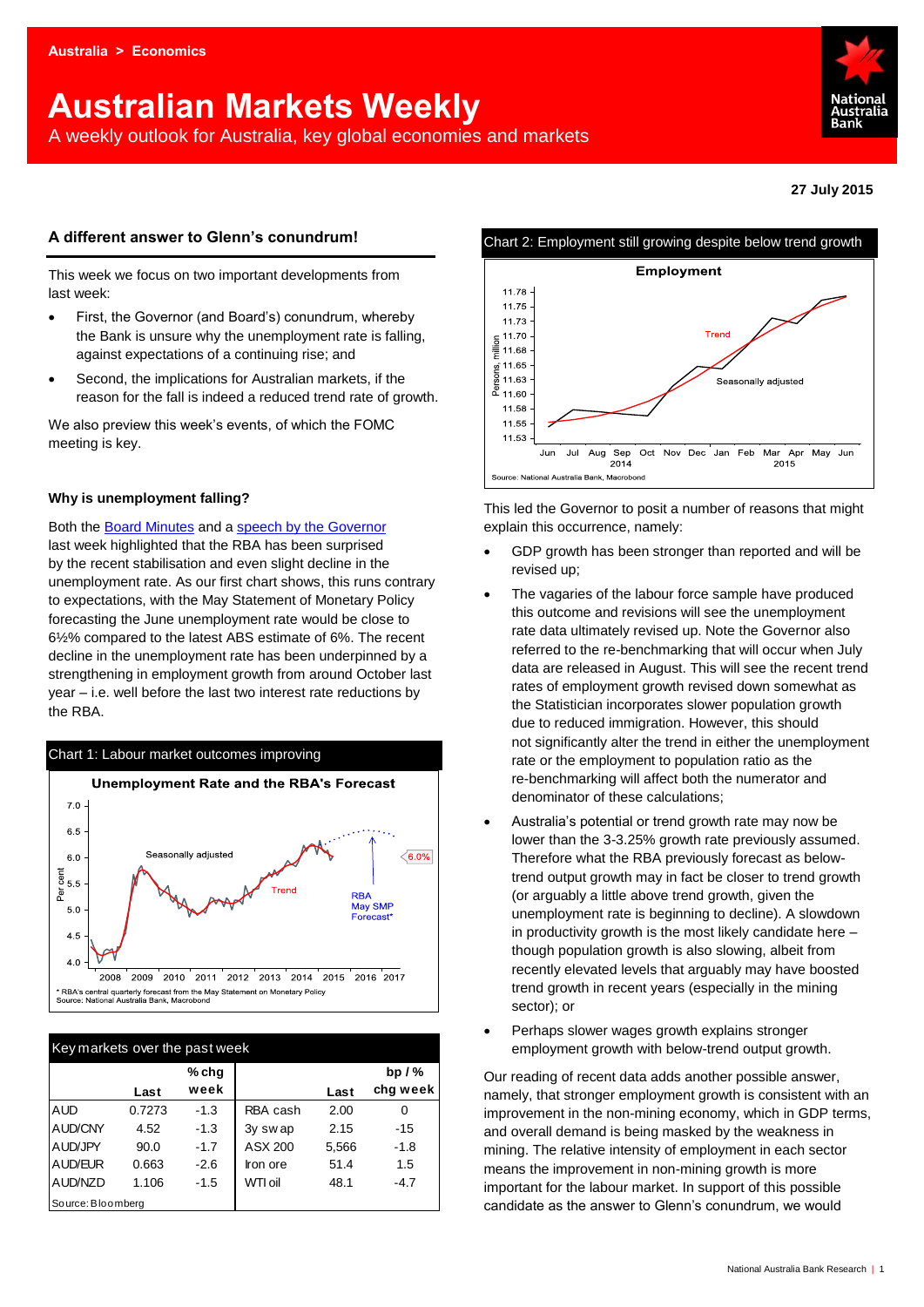refer the reader to charts 3 and 4, below. Chart 3 suggests non-mining domestic demand growth has been stronger than overall demand growth – and closer to historical trend rates of growth - a trend which is mirrored by improvement in business conditions in the NAB Business Survey.



Interestingly, one could also argue – and the chart supports this contention – that this is the reverse of the situation that occurred after the GFC when the RBA was overly-focused on the strength of the mining economy and for a time missed the slowing in non-mining. It has obviously been the case recently that the Bank and most of the market have been preoccupied with the prospective slowdown in mining investment (though the RBA Minutes last week do examine quite a few reasons why non-mining growth may be doing better than expected).

The fourth chart reminds that trends in capacity utilisation historically have been closely correlated to trends in the RBA cash rate – and that the current trend in capacity use would ordinarily be more supportive of the market beginning to price a slow tilt to higher cash rates!



In terms of reconciling these developments with slower potential output growth, we'll examine those issues shortly however in the short term we would recommend that customers continue to follow the trend for the unemployment rate. This measure will provide the short cut answer as to whether growth is above or below trend or – as we posit above-non-mining growth is above or below trend and therefore this more labour intensive sector is overwhelming the drag that is occurring from weakness in mining investment and employment. If the unemployment rate continues to decline, the RBA will likely conclude that growth is above trend (or as

we suggest – growth in that part of the economy that matters most for the labour market – is above trend) – irrespective of what that trend rate of growth now is.

This contention, if it turns out to be correct, would reinforce the NAB view that no further monetary policy easing will occur in this cycle and that the market may begin to think about when the RBA might begin to remove monetary accommodation, especially as the turn in the non-mining economy appears to have begun some time ago.

However, it's not completely the end of the easing story, as there is still the issue of spare capacity to be considered – ie. the fact that the unemployment rate is 6%, not closer to 5%. As the Bank has eased policy twice after the turn in the non-mining economy – and the \$A continues to decline – this should still be sufficient to mean that the RBA has reached the bottom in interest rates this cycle, barring some major negative development occurring in major offshore economies. That said, with spare capacity, the Bank can afford to run the economy at above-trend growth for a time.

The Bank will no doubt continue to puzzle the conundrum of falling unemployment and below-trend output growth – it's unlikely to make further policy adjustments while it has not come to a definitive judgement on what is going on.

The recent increase in risk weights for housing lending for five significant banks in Australia is also something that needs to be considered for monetary policy. If this move resulted in a significant rise in interest rates for borrowers in Australia, as occurred when funding costs rose, this could become a consideration for the RBA. Our expectation, however, is that the development is not significant enough to cause a large rise in home lending rates – though a number of banks have increased rates for investor loans in recent days. This is unlikely to be the same cause for concern for the RBA as the more widespread increase in home lending and indeed business lending rates that occurred when funding costs last rose in 2012. To be sure, the RBA will react to, rather than pre-empt, any change in lending rates that occurs.

In that regard, a possible downgrade of Australia's sovereign credit rating if budgetary repair does not occur seems a greater risk to consider.

#### **What about trend growth?**

One way to think of trend growth is as the long-term growth of the labour force *plus* the productivity of the labour force in transforming labour into output. While we plan to take a more detailed look at what drives long-term trend growth in coming weeks, a few recent trends are worth observing.

Firstly, population growth is slowing. As population growth drives the growth rate of the labour force (along with the participation rate), this may result in a slowing in Australia's trend growth. If trend growth has slowed because of slower population growth this may in part explain why the unemployment rate has been able to decline despite what seems to be apparently below trend rates of economic growth.

Interestingly, the slowing in population to date has been concentrated in the mining states of WA and QLD, where migrants were drawn to on the back of the mining boom.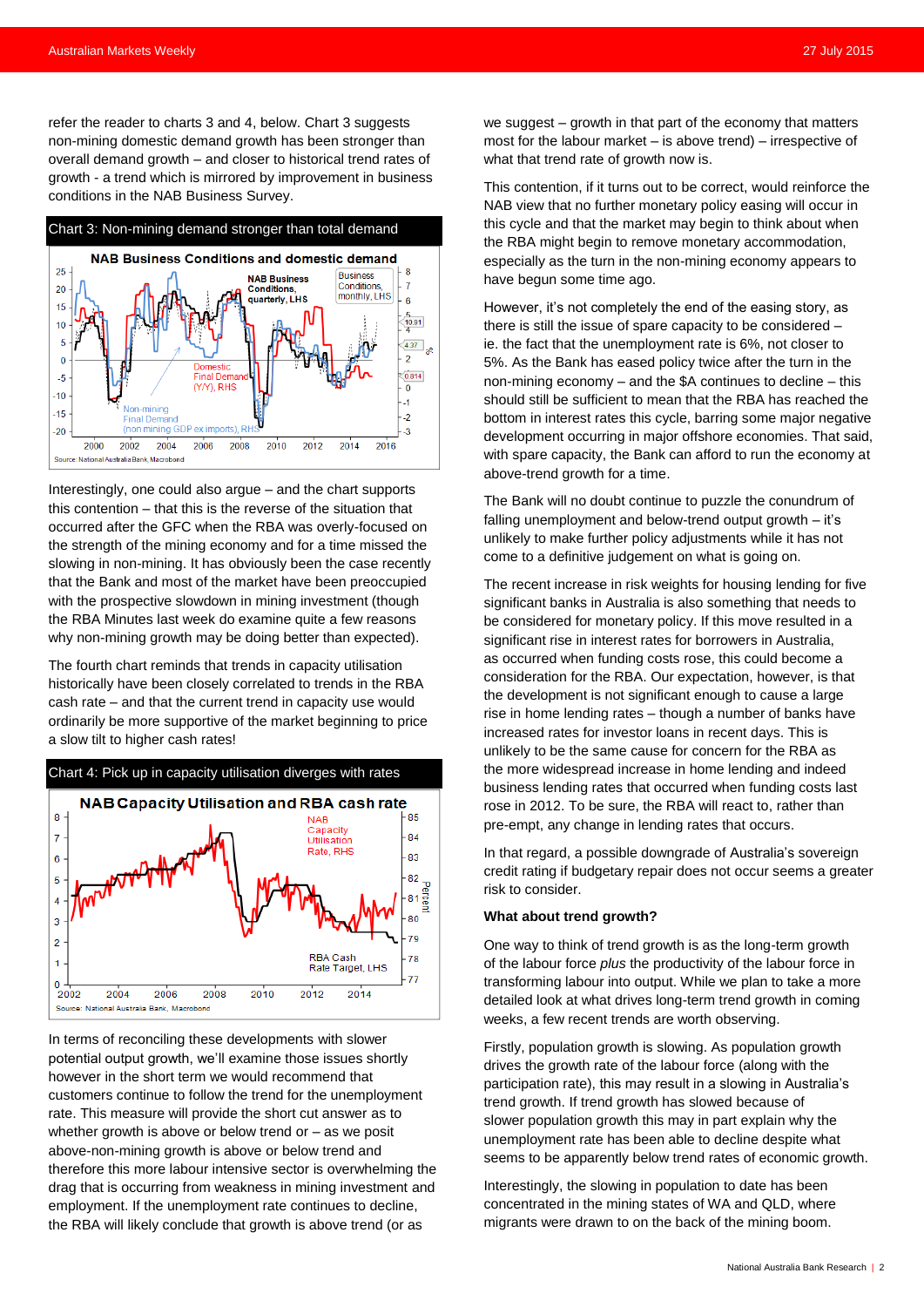With the mining boom waning, net overseas migration has been the slowest it's been in many years in the December quarter of 2014. If that rate were sustained for the next three quarters, total population growth would be back at levels seen before the mining boom (charts 5 and 6).





Secondly, productivity growth has slowed. The slowing in productivity growth if sustained will also decrease trend rates of growth. Rather paradoxically, it could be argued that the slowing in Australia's trend growth rate was masked previously by the marked pick-up in population growth over the past decade. That could explain why the unemployment rate started to increase slowly in recent years. By the same token, mining productivity is no doubt also complicating assessment of the underlying trend for productivity growth, in the same way as it

may be disturbing assessment of demand growth and labour market trends. Again, the short cut for readers will be to watch trends in the unemployment rate as that will indicate whether growth is above or below trend growth, whatever the trend rate of growth turns out to be!

#### **FOMC the focus of the week ahead**

Australia has only second-tier releases this week: the volatile monthly building approvals release and the June quarter NAB SME (Small-Medium Enterprises) Business Survey on Thursday and credit data on Friday.

The credit data are worth a closer look this month, as they may pick up some strength in small business lending as businesses take advantage of the Government's small business budget initiatives ahead of the June 30 end of Australia's financial year. It's also worth noting that while some of this spending may leak into retail sales, most of it should be measured as capital spending, not retail sales, given small businesses are not final consumers. The RBA Governor's speech on Thursday should not be a market-mover (this week), being within the blackout period ahead of next week's Board meeting, and stick to a theme more closely aligned with the Asia Financial Cooperation Conference that he is addressing.

The big event this week is of course the next FOMC meeting – with the policy announcement early on Thursday morning Australian time (4am AEST). There are now only four meetings left this year for the Fed to begin to raise interest rates as it continues to suggest is likely. For this meeting, there is little expectation that even the Fed's arguments will develop too significantly, apart from perhaps noting some firming in underlying inflation.

NAB continues to look for two rate hikes from the Fed this year, the first in September and a follow-up move in December. The market has a considerably less strong view of the Fed, with just one hike priced by the end of the year. Both of our forecasts will require a run of at least moderately strong payroll numbers – there are still two prints before the September meeting and an additional three releases before the December FOMC – to support the case. Fed tightening remains part of the expectation for further easing in the \$A to the low US\$0.70s by end year, a forecast that remains on track.

[ivan.colhoun@nab.com.au](mailto:ivan.colhoun@nab.com.au)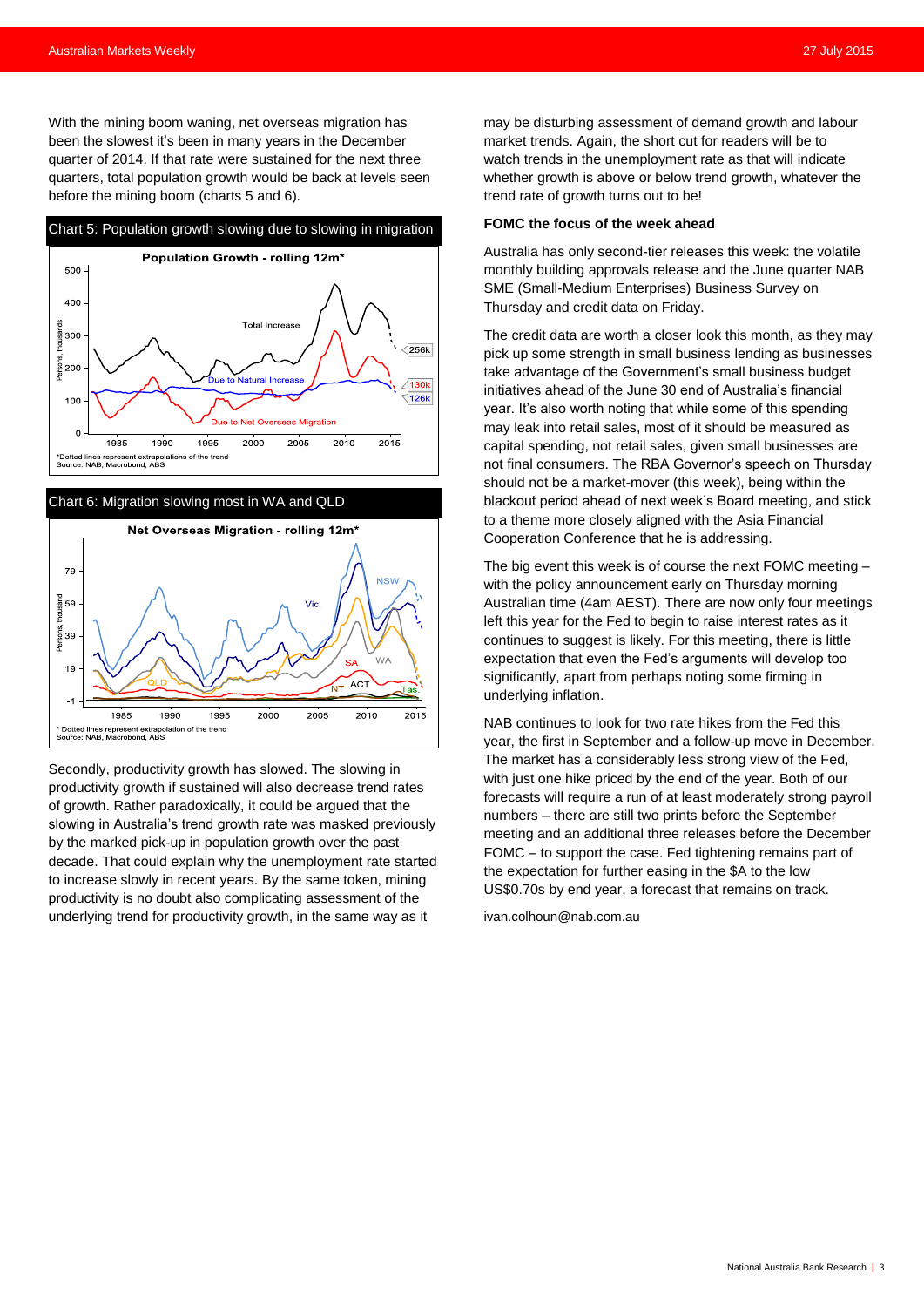#### Calendar of Economic Releases **Time NAB Country Economic Indicator Period Forecast Consensus Actual Previous** *GMT* **AEST** JN PPI Services YoY Jun 0.70% 0.6% *23.50* 9.50 CH Industrial Profits YoY Jun 0.60% *1.30* 11.30 GE IFO Business Climate/Current Assessment/Expectations Jul 107.5/113/102 107.4/113.1/102 8.00 18.00<br>EC M3 Money Supply YoY 18.00 18.00 10.00 Jun 5.10% 5.00% 5.00% 8.00 18.00 Country Economic Indicator<br>
Monday, 27 July 2015<br>
Monday, 27 July 2015<br>
Supply YoY Jun<br>
GE IFO Business Climate/Current Assessment/Expectations<br>
EC M3 Money Supply YoY Jun<br>
CBI Trends Total Orders<br>
CH Industrial Profits Yo UK CBI Trends Total Orders and the control of the control of the control of the control of the control of the control of the control of the control of the control of the control of the control of the control of the control US Durable Goods Orders Jun 3.00% -1.8% *12.30* 22.30 GE Retail Sales MoM/YoY Jun *14.00* 0.00 **Dallas Fed Manf. Activity** 18.00% A U ANZ Roy Morgan Weekly Consumer Confidence Index 10.7%/2.6% **11.8/+4.5% 23.30** 18.30<br>
US CBI Trends Total Orders 10th Vor 10th 1.8% <sup>1</sup>/2.90 <sup>16</sup><br>
US Retail Sales Mon/Yor 10th 1.8% <sup>1</sup>/2.90 <sup>14.00</sup> 0.00<br>
US COP UK GDP QoQ/YoY 2Q A 0.7%/2.6% 0.4%/2.9% *8.30* 18.30 UK Index of Services MoM **May 18.30** May 10.30% 0.20% 0.20% 8.30 18.30<br>CA Industrial Product Price MoM 100 100 100 100 Jun 10.50% 0.50% 12.30 22.30 CA Industrial Product Price MoM Jun 0.50% *12.30* 22.30 CA Raw Materials Price Index MoM Jun 4.40% *12.30* 22.30 US S&P/CS 20 City MoM SA May 0.20% 0.30% *13.00* 23.00 US Markit US Services PMI **10.45** 34.8 **13.45** 34.8 **13.45** 34.8 **13.45** 34.8 **13.45** 34.8 **13.45** 34.8 **13.45** 23.45 US Consumer Confidence Index Jul 100 101.4 *14.00* 0.00 US Richmond Fed Manufact. Index **14.000 and 14.000 and 14.000 and 14.000 and 14.000 and 14.000 and 14.000**<br>Wednesday, 29 July 2015 NZ RBNZ Governor Wheeler speaks at private event; speech on RBNZ web site *21.00* 7.00 JN Retail Sales MoM Jun -1.00% 1.70% *23.50* 9.50 CH Westpac-MNI Consumer Sentiment **CH Microsoft CH Microsoft CH** Microsoft 2014 112.3 11.45 11.45<br>
CH Small Business Confidence **COMICR** 2001 15.00 15.00 15.00 15.00 JN Small Business Confidence Jul 46.9 *5.00* 15.00 GE GfK Consumer Confidence and the second of the Aug 10.1 10.1 10.1 10.1 10.1 16.00 16.00 16.00<br>
UK Mortgage Approvals 18.30 18.30 18.30 18.30 18.30 18.30 18.30 18.30 18.30 18.30 18.30 18.30 18.30 18.30 18.30 UK Mortgage Approvals Jun 66.3K 64.4K *8.30* 18.30 UK CBI Reported Sales<br>
US MBA Mortgage Applications<br>
Jul-24 US MBA Mortgage Applications Jul-24 *11.00* 21.00 US Pending Home Sales MoM Jun 1.1% 0.9% *14.00* 0.00 US FOMC Rate Decision Jul-29 0-0.25% 0-0.25% *18.00* 4.00 NZ Building Permits MoM Jun 0 *22.45* 8.45 UK GfK Consumer Confidence **Observed Accord Consumer Confidence** 3.05 9.05 9.05<br>
UN Industrial Production MoM/Yoy **Consumer Confidence** Jun P 0.30% 1.2.10% 23.50 9.50 JN Industrial Production MoM/Yoy **Jun P** 0.30% 0.30% -2.10% <sup>20.50</sup> 9.50<br>AU RBA Governor Stevens speaks to Asia Financial Cooperation Conference. Sydney **10.00 11.00 11.00** 11.00 N Day Dending Home Sales MoM<br>
Comparison United Stevens speaks to Asia Financial Cooperation Conference, Sydney<br>
A U RBA Governor Stevens speaks to Asia Financial Cooperation Conference, Sydney<br>
M RBA Governor Stevens spea A U Export/Import prices QoQ 2Q -5%/0.5% -4%/1.5% -0.8%/-0.2% *1.30* 11.30 1.30 Thursday, 30 July 2015<br>
NE Building Permits MoM<br>
UK GfK Consumer Confidence<br>
UK GfK Consumer Confidence<br>
UR GfK Consumer Confidence<br>
AU Building Approvals MoM/Yoy<br>
AU Export/Import prices QoQ<br>
AU Building Approvals Mo N2 Building Permits MoM<br>
UK GfK Consumer Confidence<br>
M Industrial Production MoM/Yoy<br>
AU RBA Governo Stevens speaks to Asia Financial Cooperation Conference, Sydney<br>
AU Export/Import prices QoQ<br>
AU Export/Import prices QoQ GE Unemployment Rate / Change (000s) <br>FC FCB Publishes Fconomic Bulletin<br>FC FCB Publishes Fconomic Bulletin 10 In P<br>
AU RBA Governor Stevens speaks to Asia Financial Cooperation Conference, Sydney<br>
AU Export/Import prices QoQ<br>
AU Export/Import prices QoQ<br>
AU Export/Import prices QoQ<br>
AU Building Approvals MoM/YoY<br>
AU Building Ap Read Covernor Stevens speaks to Asia Financial Cooperation Conference, Sydney<br>
AU Export/Import prices QoQ 20 -5%/0.5% -4%/1.5% -0.9%/19.5% -0.8%/-0.2% 1.30 11.30<br>
AU Building Approvals MoM/YoY Jul 1.5%/21.8% -0.9%/19.5% -GE CPI MoM/YoY Jul P 0.2%/0.3% -0.1%/0.3 *12.00* 22.00 US GDP Annualized QoQ 2Q A 2.5 -0.20% *12.30* 22.30 US Initial Jobless Claims Jul-25 255K *12.30* 22.30 UK GfK Consumer Confidence **1998**<br>
Un discussion and the San American Consumer Consumer 23.05 9.05<br>
Jun 3.3%/1.20 3.3%/1.19 23.30 9.30 JN Jobless Rate/Jobs-Applicants ratio Jun 3.3%/1.20 3.3%/1.19 *23.30* 9.30 JN Overall Household Spending YoY Jun 1.80% 4.80% *23.30* 9.30 JN Natl CPI YoY Jun 0.30% 0.50% *23.30* 9.30 JN Tokyo CPI YoY Jul 0.30% 0.30% *23.30* 9.30 NZ ANZ Business Confidence Jul -2.3 *1.00* 11.00 UK GfK Consumer Confidence<br>
1N Jobless Rate/Jobs-Applicants ratio<br>
1N Overall Household Spending YoY<br>
1N Natl CPI YoY<br>
1N Tokyo CPI YoY<br>
1N Tokyo CPI YoY<br>
1N Tokyo CPI YoY<br>
1N Tokyo CPI YoY<br>
12 ANZ Business Confidence<br>
23 <table>\n<tbody>\n<tr>\n<th>JN</th>\n<th>Jobless Rate/Jobs-Applications ratio</th>\n<th>Jun</th>\n<th>3.3%/1.20</th>\n<th>3.3%/1.19</th>\n<th>23.30</th>\n<th>9.30</th>\n</tr>\n<tr>\n<td>JN</td>\n<td>Overall Household Spending YoY</td>\n<td>Jun</td>\n<td>1.80%</td>\n<td>4.80%</td>\n<td>23.30</td>\n<td>9.30</td>\n</tr>\n<tr>\n<td>JN</td>\n<td>Tokyo CPI YoY</td>\n<td>Jun</td>\n<td>0.30%</td>\n<td>0.50%</td>\n NZ Credit Aggregates, Household YoY **3.00** Jun 5.50% 3.00 13.00<br>
S.50% 3.00 13.00 13.00<br>
Jun 11.10% 11.10% 11.10% 9.00 19.00 N Natl CPI YoY<br>
N Tokyo CPI YoY<br>
N Tokyo CPI YoY<br>
N Tokyo CPI YoY<br>
N Tokyo CPI YoY<br>
N Tokyo CPI YoY<br>
N Tokyo CPI YoY<br>
N Tokyo CPI YoY<br>
N Tokyo CPI YoY<br>
N Tokyo CPI YoY<br>
S 20<br>
AU<br>
Private Sector Credit MoM/YoY<br>
N 2 2Q<br>
AU<br> NN Tokyo CPI YoY<br>
NZ ANZ Business Confidence<br>
AU PPI QoQ/YoY<br>
AU PRI QoQ/YoY<br>
AU Private Sector Credit MoM/YoY<br>
NZ Credit Aggregates, Household YoY<br>
NZ Credit Aggregates, Household YoY<br>
NZ Credit Aggregates, Household YoY US Employment Cost Index **12.30**<br>
CA GDP MoM/YoY 12.30 22.30<br>
CA GDP MoM/YoY 12.30 22.30 CA GDP MoM/YoY May 0.00% -0.10% *12.30* 22.30 US ISM Milwaukee Jul 46.55 *13.00* 23.00 US Chicago Purchasing Manager **13.45** 13.45 23.45 **13.45** 13.45 23.45 13.45 13.45 13.45 13.45 13.45 13.45 13.45 13.45 13.45 13.45 13.45 13.45 14.00 1.00 **UoM Consumer Sentiment** CH Manufacturing PMI Jul 50.2 *1.00* 11.00 **Non-manufacturing PMI Upcoming Central Bank Interest Rate** US Federal Reserve 30-Jul<br>Australia RRA 30-Jul Australia, RBA 4-Aug 2.00% 2.00% 2.00% UK BOE 6-Aug 0.50% Japan, BoJ 7-Aug 0.0%-0.1% 0.0%-0.1% 0.0%-0.1% Europe ECB 3-Sep 0.05% New Zealand, RBNZ 3.00% 3.00% 3.00% 3.00% 3.00% 3.00% 3.00% 3.00% 3.00% 3.00% 3.00% 3.00% 3.00% 3.00% 3.00% 3.00% Canada, BoC 10-Sep 0.50% **Thursday, 30 July 2015 Friday, 31 July 2015 Saturday, 1 August 2015 Tuesday, 28 July 2015 Wednesday, 29 July 2015 Monday, 27 July 2015**

**GMT: Greenwich Mean Time; AEST: Australian Eastern Standard Time**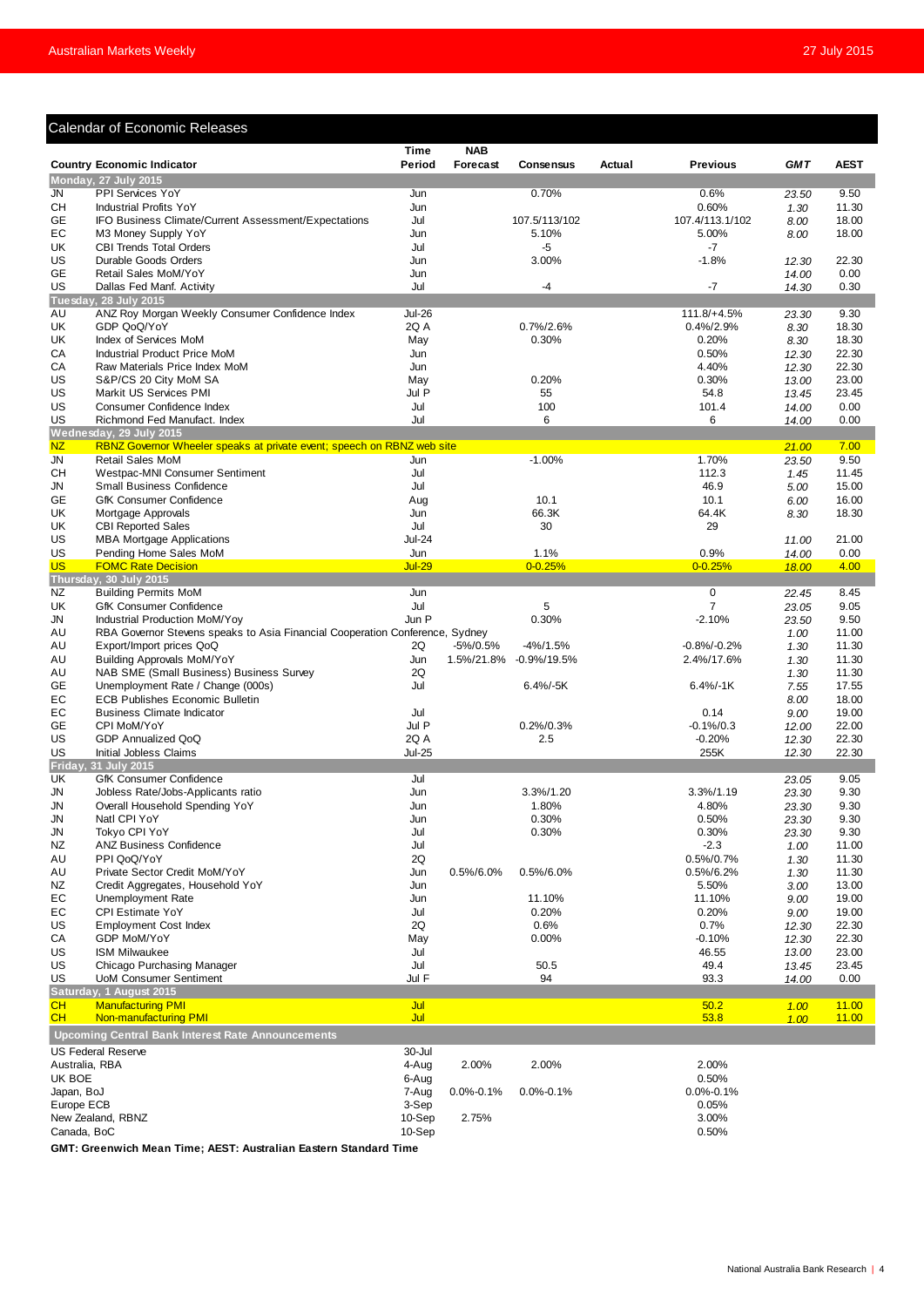### Forecasts

| Forecasts                                                    |         |        |                 |         |        |                |                |                |        |                |                |                    |        |        |                |        |
|--------------------------------------------------------------|---------|--------|-----------------|---------|--------|----------------|----------------|----------------|--------|----------------|----------------|--------------------|--------|--------|----------------|--------|
| Economic Forecasts                                           |         |        |                 |         |        |                |                |                |        |                |                |                    |        |        |                |        |
|                                                              |         |        | Annual % change |         |        |                |                |                |        |                |                | Quarterly % change |        |        |                |        |
|                                                              |         |        |                 |         | 2013   |                |                |                | 2014   |                |                |                    | 2015   |        |                |        |
| <b>Australia Forecasts</b>                                   | 2013    | 2014   | 2015            | 2016    | Q1     | Q <sub>2</sub> | Q <sub>3</sub> | Q <sub>4</sub> | Q1     | Q <sub>2</sub> | Q <sub>3</sub> | Q4                 | Q1     | Q2     | Q <sub>3</sub> | Q4     |
| <b>Household Consumption</b>                                 | 1.7     | 2.5    | 2.5             | 2.7     | 0.3    | 0.4            | 0.8            | 0.6            | 0.5    | 0.7            | 0.5            | 0.8                | 0.5    | 0.5    | 0.5            | 0.7    |
| <b>Underlying Business Investment</b>                        | $-4.5$  | $-6.4$ | $-10.2$         | $-10.2$ | $-4.9$ | $-1.5$         | 0.8            | $-3.5$         | $-2.4$ | $-0.9$         | $-1.0$         | $-1.5$             | $-4.6$ | $-2.1$ | $-4.1$         | $-2.0$ |
| <b>Residential Construction</b>                              | 0.5     | 7.9    | 11.7            | 6.5     | $-2.7$ | 3.0            | 0.3            | 1.3            | 4.3    | 1.7            | $-1.2$         | 3.9                | 4.7    | 2.8    | 2.3            | 2.5    |
| <b>Underlying Public Spending</b>                            | 0.4     | 0.8    | 0.0             | 1.1     | 2.7    | $-0.2$         | $-0.5$         | 1.3            | 0.3    | 0.5            | $-1.4$         | 0.1                | 0.2    | 0.2    | 0.2            | 0.2    |
| Exports                                                      | 6.3     | 6.8    | 10.6            | 8.6     | 0.9    | 3.7            | $-0.6$         | 1.7            | 4.1    | $-1.6$         | 3.1            | 1.6                | 5.0    | 2.0    | 1.9            | 2.1    |
| Imports                                                      | $-1.8$  | $-1.6$ | 2.4             | 1.2     | $-3.3$ | 2.8            | $-1.4$         | $-0.5$         | $-2.5$ | 3.1            | $-1.2$         | $-1.6$             | 3.1    | 0.4    | $-0.2$         | 0.6    |
| Net Exports (a)                                              | 1.6     | 1.7    | 1.8             | 1.7     | 0.9    | 0.1            | 0.2            | 0.4            | 1.4    | $-0.9$         | 0.9            | 0.7                | 0.5    | 0.4    | 0.5            | 0.3    |
| Inventories (a)                                              | $-0.3$  | 0.0    | 0.1             | 0.0     | $-0.2$ | 0.3            | $-0.3$         | $-0.2$         | $-0.3$ | 0.9            | 0.1            | $-0.7$             | 0.5    | $-0.2$ | $-0.1$         | 0.1    |
| Domestic Demand - qtr%                                       |         |        |                 |         | $-0.1$ | 0.2            | 0.5            | 0.2            | 0.3    | 0.6            | $-0.4$         | 0.5                | 0.0    | 0.3    | 0.0            | 0.4    |
| Dom Demand - ann %                                           | 0.5     | 1.1    | 0.8             | 1.0     | 0.5    | 0.0            | 0.6            | 0.7            | 1.1    | 1.5            | 0.7            | 1.0                | 0.8    | 0.5    | 0.9            | 0.8    |
| Real GDP - qtr %                                             |         |        |                 |         | 0.3    | 0.7            | 0.4            | 0.8            | 1.0    | 0.6            | 0.3            | 0.5                | 0.9    | 0.6    | 0.4            | 0.8    |
| Real GDP - ann %                                             | 2.1     | 2.7    | 2.5             | 2.7     | 2.0    | 2.1            | 1.9            | 2.2            | 2.9    | 2.8            | 2.7            | 2.4                | 2.3    | 2.3    | 2.4            | 2.8    |
| CPI headline - qtr %                                         |         |        |                 |         | 0.4    | 0.4            | 1.2            | 0.8            | 0.6    | 0.5            | 0.5            | 0.2                | 0.2    | 0.5    | 0.8            | 0.9    |
| CPI headline - ann %                                         | 2.4     | 2.5    | 1.7             | 3.1     | 2.5    | 2.4            | 2.2            | 2.7            | 2.9    | 3.0            | 2.3            | 1.7                | 1.3    | 1.4    | 1.7            | 2.5    |
| CPI underlying - gtr %                                       |         |        |                 |         | 0.5    | 0.6            | 0.6            | 0.9            | 0.6    | 0.7            | 0.4            | 0.6                | 0.6    | 0.5    | 0.6            | 0.7    |
| CPI underlying - ann %                                       | 2.4     | 2.6    | 2.3             | 2.6     | 2.3    | 2.4            | 2.3            | 2.6            | 2.7    | 2.8            | 2.5            | 2.3                | 2.4    | 2.2    | 2.4            | 2.4    |
| Wages (Pvte WPI -ann %)                                      | 2.9     | 2.5    | 2.2             | 2.2     | 3.1    | 3.0            | 2.8            | 2.5            | 2.6    | 2.4            | 2.4            | 2.5                | 2.2    | 2.2    | 2.2            | 2.2    |
| Unemployment Rate (%)                                        | 5.7     | 6.0    | 6.3             | 6.3     | 5.6    | 5.7            | 5.7            | 5.9            | 5.8    | 6.0            | 6.2            | 6.1                | 6.2    | 6.3    | 6.3            | 6.4    |
| Terms of trade                                               | $-3.8$  | $-7.4$ | $-10.6$         | $-2.1$  | 1.0    | $-0.3$         | $-1.3$         | 0.4            | $-1.9$ | $-4.6$         | $-2.9$         | $-1.5$             | $-2.9$ | $-5.9$ | $-0.4$         | 1.2    |
| G&S trade balance, \$Abn                                     | $-10.4$ | $-9.2$ | $-21.8$         | $-4.7$  | $-3.0$ | $-2.8$         | $-3.3$         | $-1.3$         | 2.7    | $-5.1$         | $-4.0$         | $-2.7$             | $-3.7$ | $-7.6$ | $-6.3$         | $-4.2$ |
| % of GDP                                                     | $-0.7$  | $-0.6$ | $-1.3$          | $-0.3$  | $-0.8$ | $-0.7$         | $-0.9$         | $-0.3$         | 0.7    | $-1.3$         | $-1.0$         | $-0.7$             | $-0.9$ | $-1.9$ | $-1.5$         | $-1.0$ |
| Current Account (% GDP)                                      | $-3.3$  | $-2.8$ | $-3.1$          | $-2.0$  | $-3.3$ | $-3.4$         | $-3.6$         | $-3.1$         | $-1.9$ | $-3.6$         | $-3.1$         | $-2.5$             | $-2.7$ | $-3.6$ | $-3.3$         | $-2.7$ |
| Source: NAB Group Economics; (a) Contributions to GDP growth |         |        |                 |         |        |                |                |                |        |                |                |                    |        |        |                |        |

## **Exchange Rate Forecasts Global GDP Global GDP**

|                               | 27-Jul | Sep-15 | Dec-15 | Mar-16 | Jun-16 | Sep-16 | Dec year       | 2013                           | 2014     | 2015   | 2016          | Avge |
|-------------------------------|--------|--------|--------|--------|--------|--------|----------------|--------------------------------|----------|--------|---------------|------|
| <b>Majors</b>                 |        |        |        |        |        |        | Australia      | 2.1                            | 2.7      | 2.5    | 2.7           | 3.4  |
| AUD/USD                       | 0.7270 | 0.74   | 0.72   | 0.71   | 0.71   | 0.72   | US             | 2.2                            | 2.4      | 2.4    | 2.7           | 2.6  |
| NZD/USD                       | 0.6577 | 0.64   | 0.62   | 0.60   | 0.60   | 0.61   | Eurozone       | $-0.4$                         | 0.9      | 1.4    | 1.8           | 1.5  |
| USD/JPY                       | 123.72 | 124    | 125    | 126    | 126    | 127    | UK             | 1.7                            | 2.8      | 2.2    | 2.4           | 2.4  |
| EUR/USD                       | 1.0976 | 1.07   | 1.05   | 1.03   | 1.03   | 1.04   | Japan          | 1.6                            | $-0.1$   | 0.9    | 1.2           | 0.8  |
| GBP/USD                       | 1.5519 | 1.53   | 1.52   | 1.51   | 1.51   | 1.53   | China          | 7.7                            | 7.4      | 7.1    | 6.9           | 9.2  |
| USD/CNY                       | 6.2095 | 6.22   | 6.22   | 6.25   | 6.28   | 6.30   | India          | 6.4                            | 7.1      | 7.6    | 7.6           | 6.6  |
| USD/CAD                       | 1.3041 | 1.28   | 1.28   | 1.25   | 1.25   | 1.23   | New Zealand    | 2.2                            | 3.3      | 2.4    | 2.2           | 3.0  |
|                               |        |        |        |        |        |        | World          | 3.3                            | 3.3      | 3.2    | 3.3           | 3.5  |
| <b>Australian Cross Rates</b> |        |        |        |        |        |        |                |                                |          |        |               |      |
| AUD/JPY                       | 89.9   | 92     | 90     | 89     | 89     | 91     |                | <b>Commodity prices (\$US)</b> |          |        |               |      |
| AUD/EUR                       | 0.6624 | 0.69   | 0.69   | 0.69   | 0.69   | 0.69   |                | 27-Jul                         | $Sep-15$ | Dec-15 | Jun-16 Dec-16 |      |
| AUD/GBP                       | 0.4685 | 0.48   | 0.47   | 0.47   | 0.47   | 0.47   | WTI oil        | 48.14                          | 55       | 60     | 65            | 70   |
| AUD/NZD                       | 1.1054 | 1.16   | 1.16   | 1.18   | 1.18   | 1.18   | Gold           | 1097                           | 1150     | 1100   | 1060          | 1060 |
| <b>AUD/CNY</b>                | 4.5143 | 4.60   | 4.48   | 4.44   | 4.46   | 4.54   | Iron ore       | 51                             | 60       | 61     | 58            | 54   |
| AUD/CAD                       | 0.9481 | 0.94   | 0.92   | 0.89   | 0.89   | 0.89   | Hard cok. coal | 112                            | 98       | 95     | 93            | 97   |
| <b>AUD/CHF</b>                | 0.6995 | 0.73   | 0.73   | 0.74   | 0.74   | 0.00   | Thermal coal   | 62                             | 68       | 68     | 62            | 62   |
|                               |        |        |        |        |        |        | Copper         | 5253                           | 6080     | 6260   | 6200          | 6170 |

## **Interest Rate Forecasts**

|                               | 27-Jul | $Sep-15$ | <b>Dec-15</b> | Mar-16 | <b>Jun-16</b> | Sep-16 |
|-------------------------------|--------|----------|---------------|--------|---------------|--------|
| Aust rates                    |        |          |               |        |               |        |
| RBA Cash rate                 | 2.00   | 2.00     | 2.00          | 2.00   | 2.00          | 2.00   |
| 3 month bill rate             | 2.14   | 2.15     | 2.15          | 2.15   | 2.20          | 2.40   |
| 3 Year Swap Rate              | 2.15   | 2.4      | 2.6           | 2.8    | 2.9           | 3.2    |
| 10 Year Swap Rate             | 3.13   | 3.4      | 3.6           | 3.7    | 3.7           | 4.0    |
| <b>Offshore Policy Rates</b>  |        |          |               |        |               |        |
| US Fed funds                  | 0.25   | 0.50     | 0.75          | 0.75   | 1.25          | 1.50   |
| ECB refi rate                 | 0.05   | 0.05     | 0.05          | 0.05   | 0.05          | 0.05   |
| BoE repo rate                 | 0.50   | 0.50     | 0.50          | 0.75   | 1.00          | 1.25   |
| BoJ overnight call rate       | 0.08   | 0.10     | 0.10          | 0.10   | 0.10          | 0.10   |
| RBNZ OCR                      | 3.00   | 2.75     | 2.50          | 2.50   | 2.50          | 2.50   |
| China 1yr lending rate        | 4.85   | 4.60     | 4.60          | 4.60   | 4.60          | 4.60   |
| China Reserve Ratio           | 18.5   | 18.0     | 17.5          | 17.0   | 17.0          | 17.0   |
| 10 Year Benchmark Bond Yields |        |          |               |        |               |        |
| Australia                     | 2.77   | 3.0      | 3.4           | 3.4    | 3.4           | 3.5    |
| <b>United States</b>          | 2.26   | 2.50     | 2.75          | 2.8    | 2.8           | 3.0    |
| Europe/Germany                | 0.69   | 0.4      | 0.6           | 0.7    | 0.8           | 0.0    |
| UK                            | 1.93   | 2.0      | 2.1           | 2.2    | 2.4           | 0.0    |
| New Zealand                   | 3.29   | 3.4      | 3.5           | 3.6    | 3.7           | 3.9    |

Sources: NAB Global Markets Research; Bloomberg; ABS

|             |        |        |      |      | 20 Yr |
|-------------|--------|--------|------|------|-------|
| Dec year    | 2013   | 2014   | 2015 | 2016 | Avge  |
| Australia   | 2.1    | 2.7    | 2.5  | 2.7  | 3.4   |
| US          | 2.2    | 2.4    | 2.4  | 2.7  | 2.6   |
| Eurozone    | $-0.4$ | 0.9    | 1.4  | 1.8  | 1.5   |
| UK          | 1.7    | 2.8    | 2.2  | 2.4  | 2.4   |
| Japan       | 1.6    | $-0.1$ | 0.9  | 1.2  | 0.8   |
| China       | 7.7    | 7.4    | 7.1  | 6.9  | 9.2   |
| India       | 6.4    | 7.1    | 7.6  | 7.6  | 6.6   |
| New Zealand | 2.2    | 3.3    | 2.4  | 2.2  | 3.0   |
| World       | 3.3    | 3.3    | 3.2  | 3.3  | 3.5   |

| <b>Commodity prices (\$US)</b> |        |      |                             |      |      |  |  |  |  |
|--------------------------------|--------|------|-----------------------------|------|------|--|--|--|--|
|                                | 27-Jul |      | Sep-15 Dec-15 Jun-16 Dec-16 |      |      |  |  |  |  |
| WTI oil                        | 48.14  | 55   | 60                          | 65   | 70   |  |  |  |  |
| Gold                           | 1097   | 1150 | 1100                        | 1060 | 1060 |  |  |  |  |
| Iron ore                       | 51     | 60   | 61                          | 58   | 54   |  |  |  |  |
| Hard cok. coal                 | 112    | 98   | 95                          | 93   | 97   |  |  |  |  |
| Thermal coal                   | 62     | 68   | 68                          | 62   | 62   |  |  |  |  |
| Copper                         | 5253   | 6080 | 6260                        | 6200 | 6170 |  |  |  |  |
| Japan LNG                      | 9.9    | 11.0 | 11.0                        | 11.0 | 11.0 |  |  |  |  |